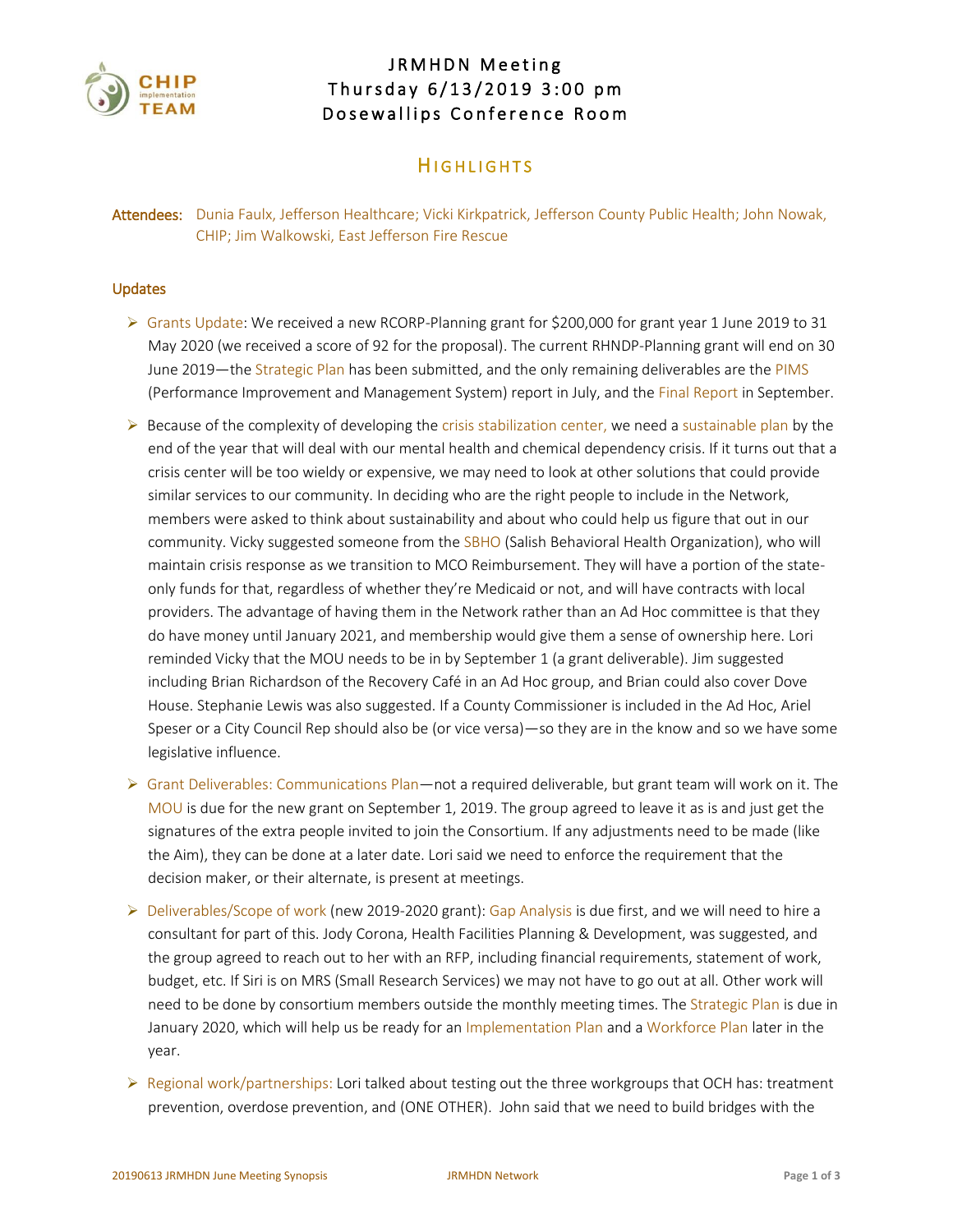

Jamestown folks and make sure that we are integrated with the work that they're doing, particularly in relation to inpatient treatment. John also commented that has been in touch with someone from Forks, and will follow up on that. Vicki added that part of the Gap Analysis is determining what the regional reach that currently exists is, and that the Jamestown group is an important piece of that. She added that it would be important to also reach out to Wendy Sisk of Peninsula Behavioral Health and Joe Rozach from Kitsap Mental health. John suggested OCH CTAC group, which has a lot of mental health representation. Vicki also said that Tom Locke sits on the OCH 3Corp group. Dunia suggested the Rural Hospital Consortium previously run by Holly Greenwood, who was based in Grays Harbor.

After some discussion, John said we needed to be intentional about a number of things around partnerships:

- we need a strong partnership with an organization that provides inpatient treatment for those graduating from the crisis stabilization center.
- It would be to our advantage to be part of, or partner to, a larger mental health agency, to avoid duplication of administration and to have access to a larger pool of staff.

Vicki said that Mason BHO may not want to form an additional partnership as they are already established, and she wasn't sure about Grays Harbor. John said it's been difficult to get Jamestown to engage. Vicki added that if the crisis stabilization center isn't feasible, could we partner with another organization (maybe Jamestown) to locate and manage a crisis facility in Jefferson County. John said this was something a consultant could help us with.

- ➢ Data Diversion/Navigators: Lori said that we are trying to create a collective picture of all the Navigators in the community, as a resource for EMS and law enforcement, and will call a meeting to that end and invite relevant organizations. This is another way the Network has served us well, because it got us talking about data topics and now that we've got EMS, Jail, Sheriff and City Police Chiefs in a room, we can always save 20 minutes of an agenda to discuss other issues.
- $\triangleright$  Communication: There are ways that we can all advance each other's value out in the community. For example, if any member wants something parroted about at different tables we all attend, we can create a little space to discuss these at the beginning or end of meetings.

#### ➢ Feedback from Members:

- Vicki said that this grant feels more advanced, more "boots on the ground."
- John said that it was heartening that, at the first meeting with the grant people, they said that most people who get this grant apply for a follow-on implementation grant, and that we should be encouraged to think about that right now. Nevertheless, we need a good sustainability plan that does not depend on grant funding down the line.
- Dunia commented on how we need to be conscientious about the data points that are coming out of this.
- Lori said that one of the key data points we would use would be to assess the feasibility of the crisis stabilization facility, or whatever else it might be.